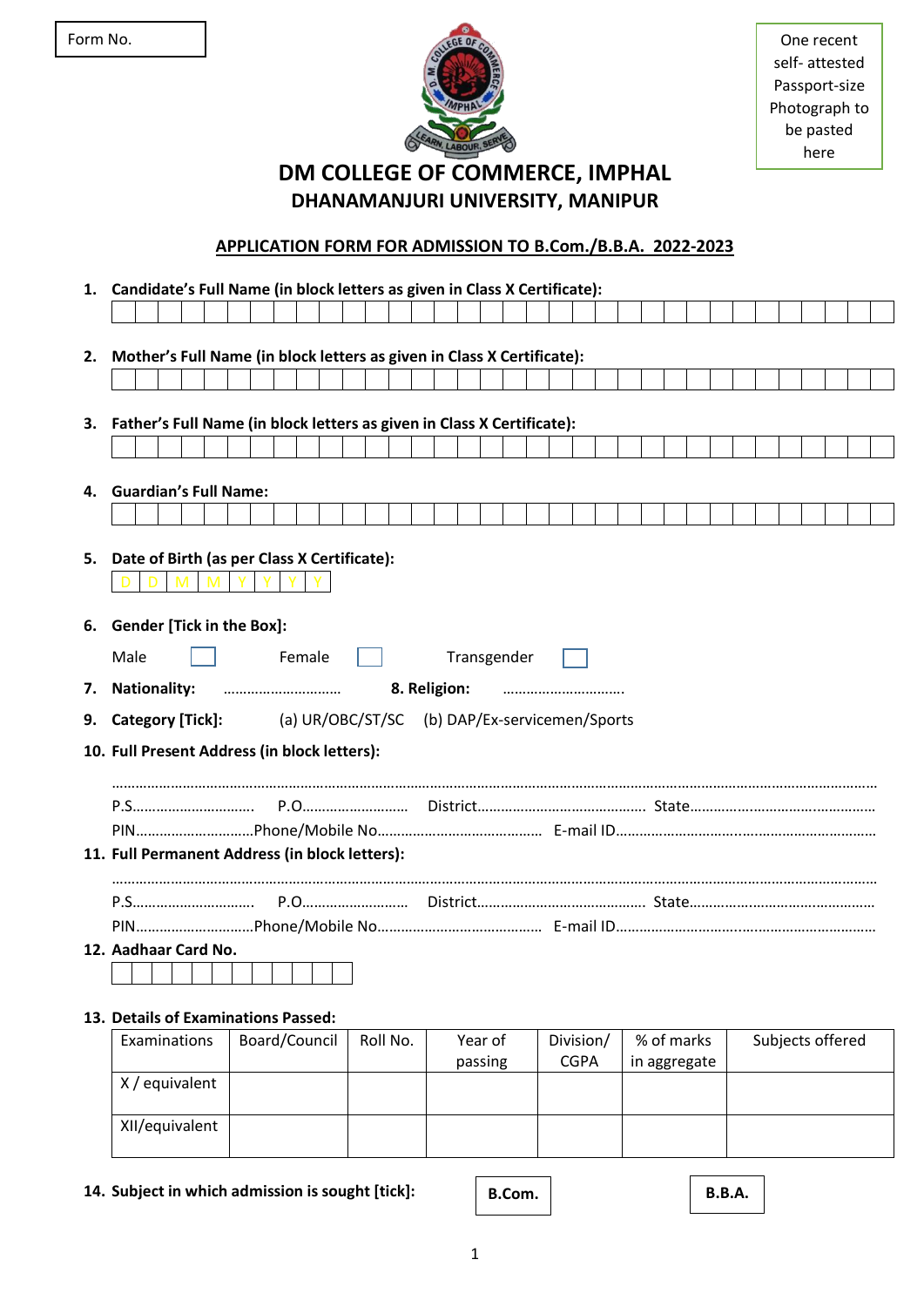## **DECLARATION**

I do hereby declare that the information entered by me in the application form are true to the best of my knowledge and belief. In case of incorrect information furnished therein, my admission in college may be cancelled by the University authority. I shall abide by the rules and regulations of the College/University.

Place:

### Date: **Full Signature of the Candidate**

### **DECLARATION BY THE PARENT/GUARDIAN**

I have gone through the statement and information given/furnished in the application form. They are true to the best of my knowledge and belief.

I do hereby declare that I shall hold the responsibility for the regular attendance, conduct and behaviour of my daughter/son/ward during the period of her/his study in the College/University.

Place:

Date:

**Signature of the Parent/Guardian**

| <b>FOR OFFICE PURPOSE ONLY</b> |  |                               |  |  |  |  |  |  |
|--------------------------------|--|-------------------------------|--|--|--|--|--|--|
|                                |  |                               |  |  |  |  |  |  |
|                                |  |                               |  |  |  |  |  |  |
|                                |  |                               |  |  |  |  |  |  |
|                                |  |                               |  |  |  |  |  |  |
| Date:                          |  |                               |  |  |  |  |  |  |
| Place:                         |  |                               |  |  |  |  |  |  |
|                                |  | <b>PRINCIPAL</b>              |  |  |  |  |  |  |
|                                |  | <b>DM COLLEGE OF COMMERCE</b> |  |  |  |  |  |  |
|                                |  |                               |  |  |  |  |  |  |